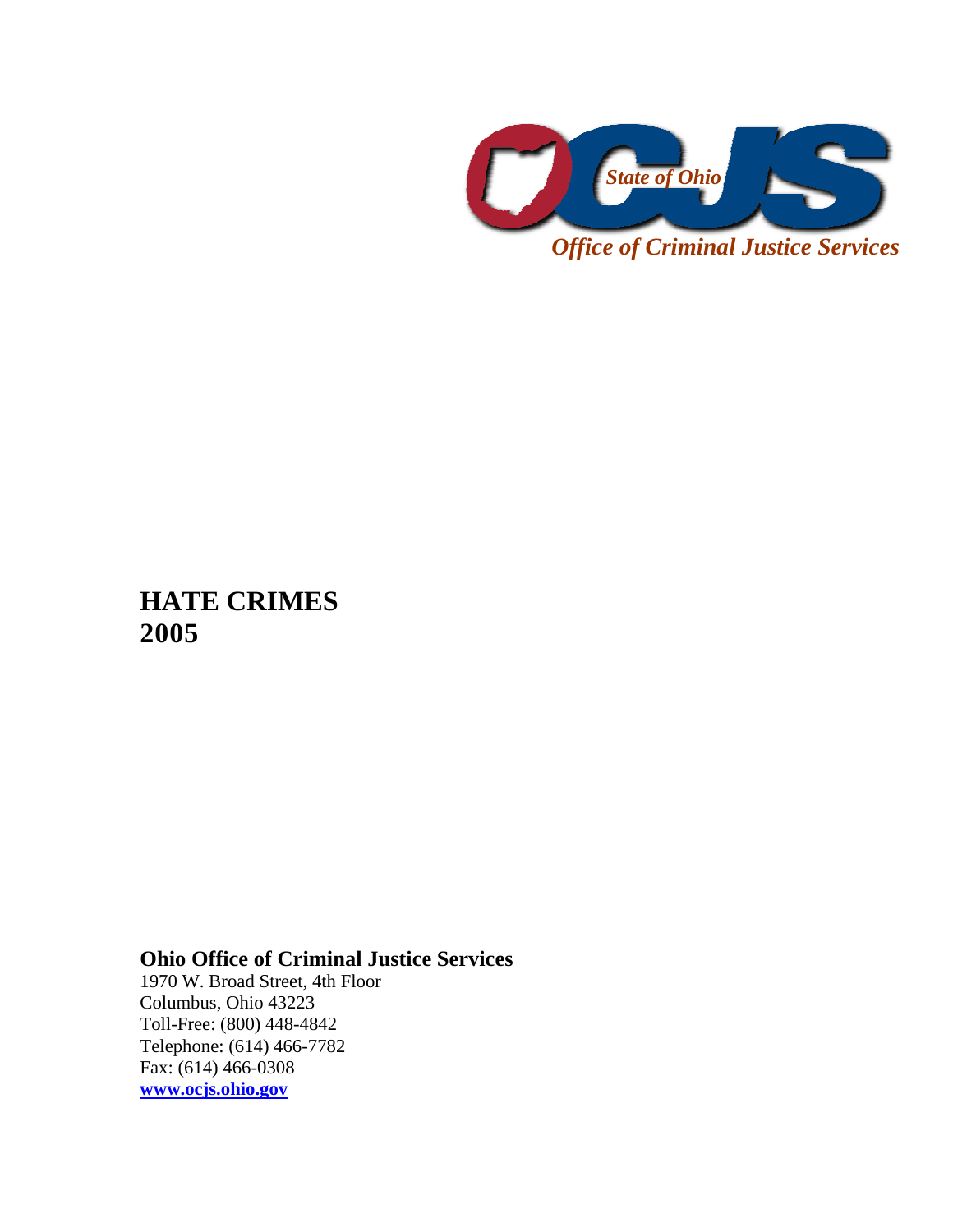## **HATE CRIME STATISTICS 2005**

In October 2006, the Federal Bureau of Investigation released the publication, *Hate Crime Statistics 2005*. Produced in compliance with the federal Hate Crime Statistics Act of 1990, the publication has been released annually since 1992.

Hate crimes, also known as bias crimes, are criminal offenses committed against a person, property, or society that are motivated, in part or in whole, by the offender's bias against a race, religion, disability, sexual orientation, or ethnicity/national origin.

The report is based on data submitted to the FBI's hate crime statistics program through a standardized hate crime supplement to UCR and NIBRS reports. Nationally, 12,417 law enforcement agencies representing 82.7 percent of the nation's population participated in the hate crime reporting program in 2005.

The information contained in this report is subject to strenuous qualifiers. As the FBI report itself states, "Because motivation is subjective, it is difficult to know with certainty whether a crime was a result of the offender's bias." Law enforcement investigation must reveal with sufficient evidence to lead a person to conclude that the offender's actions were motivated in whole or in part by his or her bias. This uncertainty of identifying a crime based on bias is compounded by the newness of hate crime reporting and the limited number of law enforcement agencies participating in the program.

The following is a brief review of this year's report. Whenever available, Ohio statistics are reported, and may be supplemented by U.S. statistics.

## Hate crime reporting

- The number of Ohio law enforcement agencies who submitted the hate crime supplement increased from 410 in 2004 to 443 in 2005, an eight percent increase.
- Of the 443 Ohio law enforcement agencies who submitted the hate crime supplement, 383 reported no incidents of hate crimes in their jurisdictions.
- Sixty Ohio law enforcement agencies reported a total of 176 hate crime incidents during the year. The number of incidents decreased by 50 percent over 2004. Nationwide, the number of reported hate crimes decreased by more than six percent.

*Note that in 2004, 353 hate crimes were reported in Ohio, an increase of nearly 53 percent over the previous year.*

- The Ohio hate crime rate of 2.0 incidents per 100,000 population is below the national average of 2.9 incidents per 100,000 population.
- Nationwide, the majority of hate crime incidents, 55 percent, involved racial bias. The remaining incidents involved religion (17 percent), sexual orientation (14 percent), ethnicity/national origin (13 percent), and disability (< 1 percent).